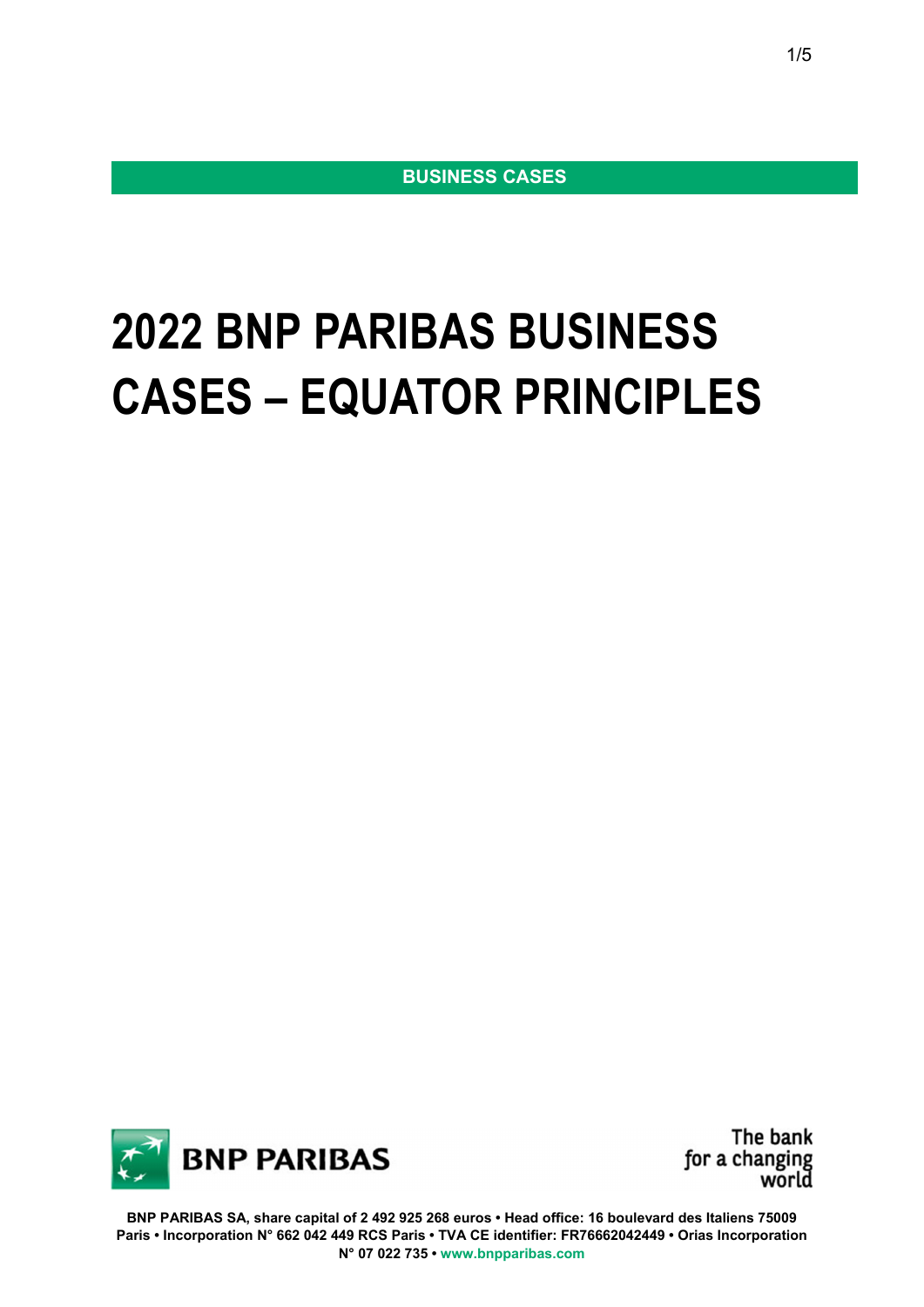As a signatory to the Equator Principles and as part of its role as financial service provider or adviser, BNP Paribas works with its clients to identify, assess, and manage the environmental and social impacts linked with major industrial and infrastructure projects.

The Group considers that environmental and social due diligence is an integral part of regular due diligence conducted for project-related transactions. Together with relevant business teams, an internal team of ESG experts (CIB CSR Analysis & Advisory team) acts as the first line of defense for ESG concerns. The internal team of ESG experts provides systematic specialized support at different specific stages of a project financing transaction (i.e. project categorization as per the EP). In line with the Equator Principles, BNP Paribas also requires assistance from an independent environmental and social consultant to assess and monitor compliance with the EP regarding the most sensitive projects (all Category A projects and certain Category B projects). Moreover, category A projects are systemically subject to an ad-hoc committee comprised of representatives from relevant business lines, functions and from CIB CSR, and which intends to obtain senior management approval on the type of environmental and social risks associated to such projects.

In 2021, BNP Paribas reviewed 67 projects under the Equator Principles. Throughout the year, 16 project-related transactions covered by the EP reached financial close; these included 6 Project Finance and 10 Project Related Corporate Loans deals.

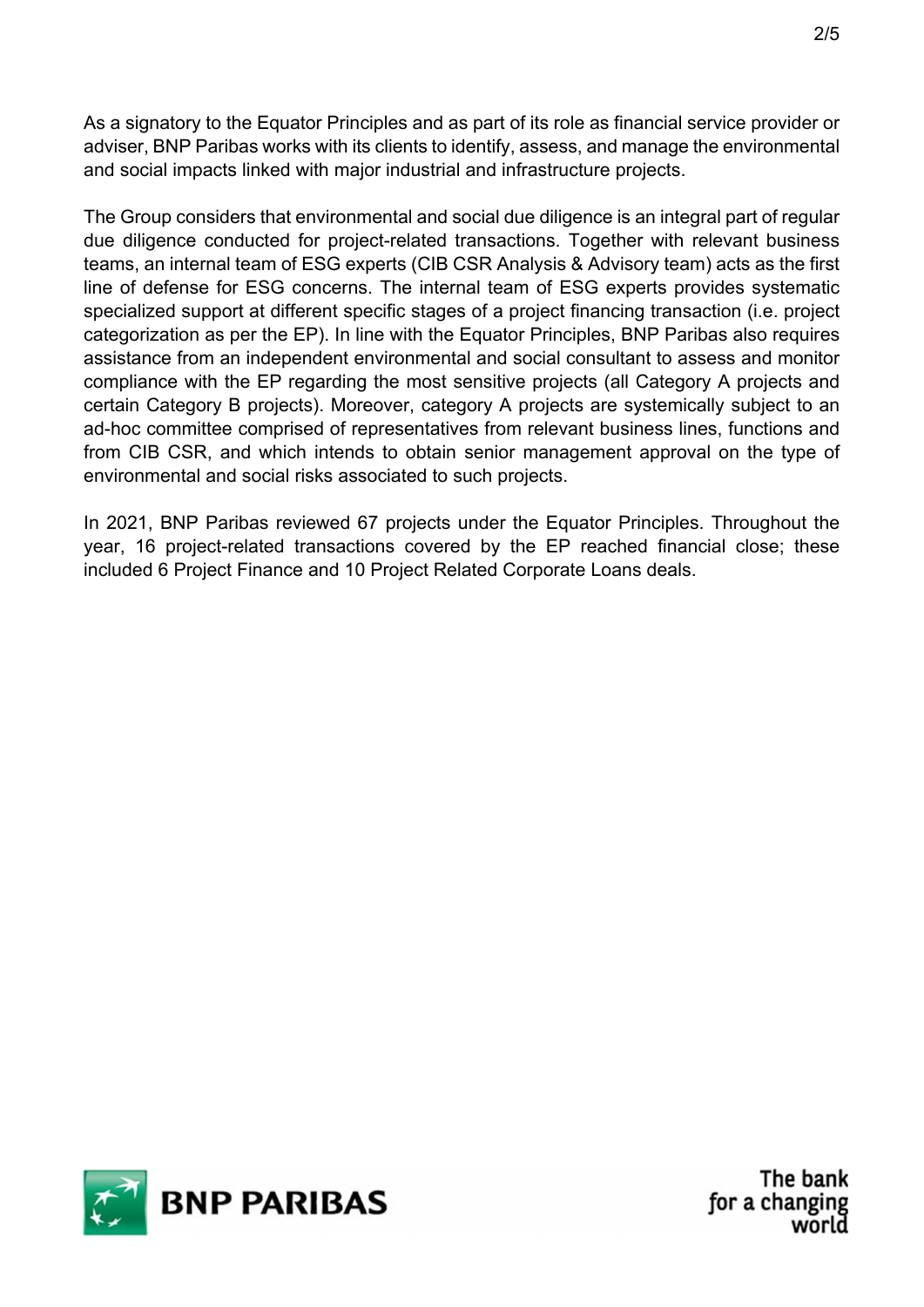## Ankara-Izmir High Speed Railway

BNP Paribas was invited to act as Mandated Lead Arranger in a high speed railway project designed to ease road traffic congestion and promote socio-economic development of a Non-Designated Country.

Following the application of the Equator Principles, the project has been reviewed internally and categorized according to its Environmental and Social risks. Given that the Project location, it is required to be developed in compliance with the Equator Principles, IFC Performance Standards and the World Bank Environmental, Health & Safety Guidelines, in addition to the relevant host country laws, regulations and permits. The Environmental and Social due diligence carried by an independent consultant was reviewed by BNP Paribas internal CSR team. Considering the large-scale project construction activities, it is understandable that the development carries a significant amount of potential E&S risks. The most sensitive impacts are expected to be on Biodiversity and Physical/Economical Resettlement.

The project crosses areas home to threatened and unique flora species and one bird species was identified to be classified as Endangered as per the IUCN Red List of Threatened Species. Given the irreversible changes on these habitats, this impact is considered to be significant. Regarding the economical/physical resettlement issue, the project required the expropriation of agricultural, farming and residential areas. While the impact in economic activities like agriculture and farming is expected to be minor, physical resettlement will be significant and permanent.

To address the gaps between the available management systems and the applicable standards, an Environmental Social Action Plan was proposed. Examples of action points include: preparation of a Biodiversity Action Plan, guarantee compensation of affected parties as outlined in the Resettlement Action Plan, E&S audits to assess any outstanding grievances, etc. This ESAP was accepted by the sponsor and confirms that the risks can be properly mitigated, during its construction and operation phase.

https://www.gov.uk/government/publications/category-a-project-supported-ankara-izmirhigh-speed-railway-project-turkey/category-a-project-supported-ankara-izmir-high-speedrailway-project-turkey

https://www.gtreview.com/news/europe/ukef-stanchart-and-credit-suisse-team-up-onturkish-rail-project/

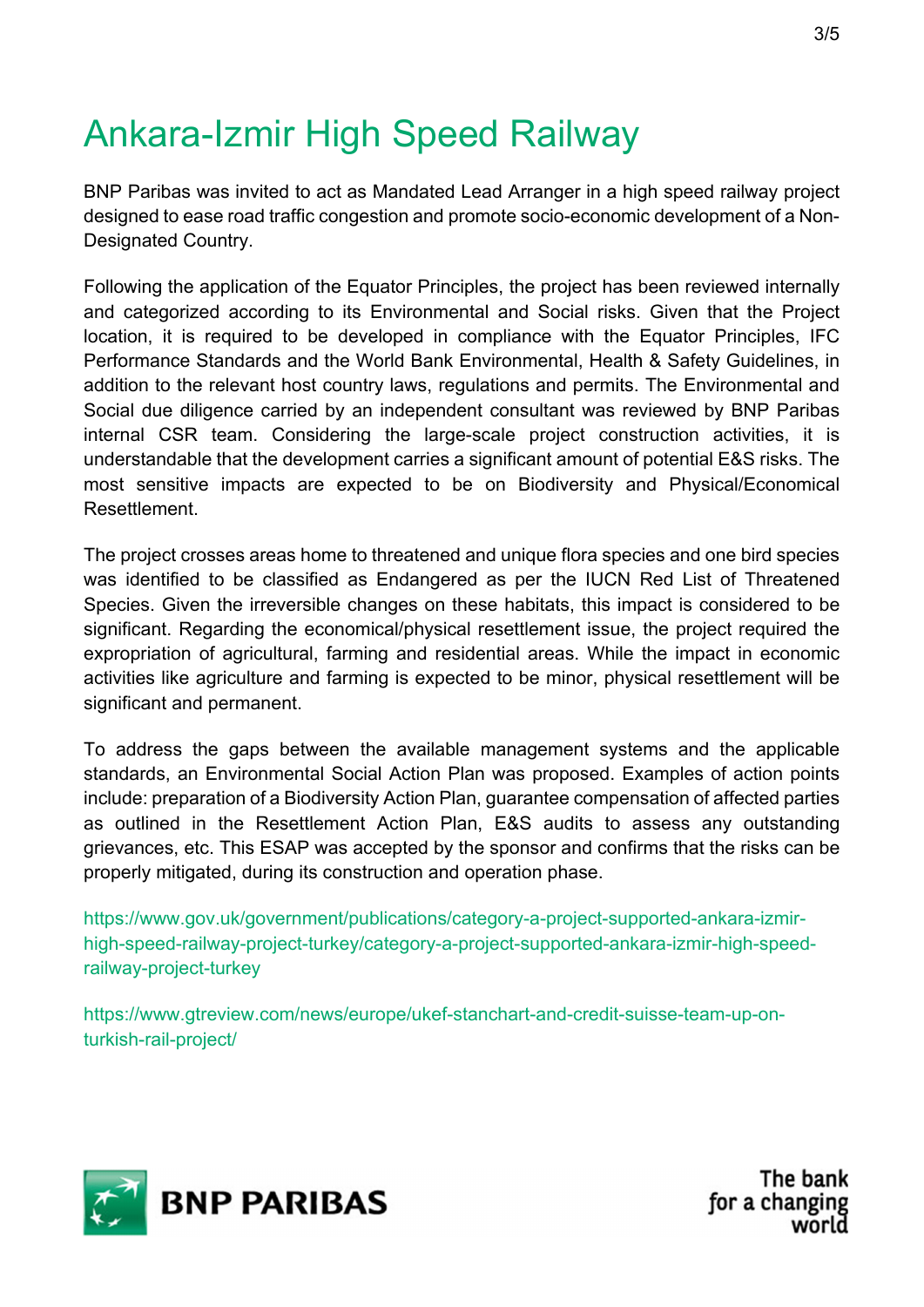## Araguaia Mining project

The Bank was invited to participate in the financing of a new nickel mining project in Brazil, consisting in exploration of nickel deposits and the development of the relevant associated **facilities** 

In addition to ensuring the project is aligned with the Mining Sectorial Policy, the project was reviewed against the Equator Principles and the IFC Performance Standards (as standard for project located on Non-Designated Countries) and flagged as a Category A under the EPs. The project's most significant risks were determined to be potential impacts on critical habitats and on vulnerable populations.

Given the potential impacts on critical habitats, in addition to the Biodiversity Action Plan required as the IFC PS6, the Bank was informed that the project had already readjusted its planned area to the extent possible to first reduce the scale of potential impacts. Further, at the time of financing, the project was working on a Resettlement Action Plan, and while it was still not finalized, the Lender's Independent Consultant confirmed that relocations of certain vulnerable families would take place during the project development and the client still had time to further refine the plans in line with best standards.

With the support of the Independent E&S consultant the project is bound to comply with and E&S Action Plan, in order to close all open gaps and will be monitored to ensure it is in compliance with all relevant standards.

https://www.nsenergybusiness.com/news/horizonte-closes-346m-financing-araguaia/

https://globallegalchronicle.com/uk/2022/03/19/horizonte-minerals-development-of-thearaguaia-nickel-project-in-brazil/

https://www.mining.com/horizonte-tasks-banks-to-raise-325-million-for-araguaia/

## Panama Metro Line 3

BNP Paribas is acting as Mandated Lead Arranger and Lender for the financing of a metro line in a Non-Designated Country (as per Equator Principles definitions). The main objective of the project is to improve urban mobility within the urban area of the city. Several ESG risks were identified related to labour & working conditions, health & safety of communities, land acquisition, involuntary resettlement, biodiversity and ecosystem services.